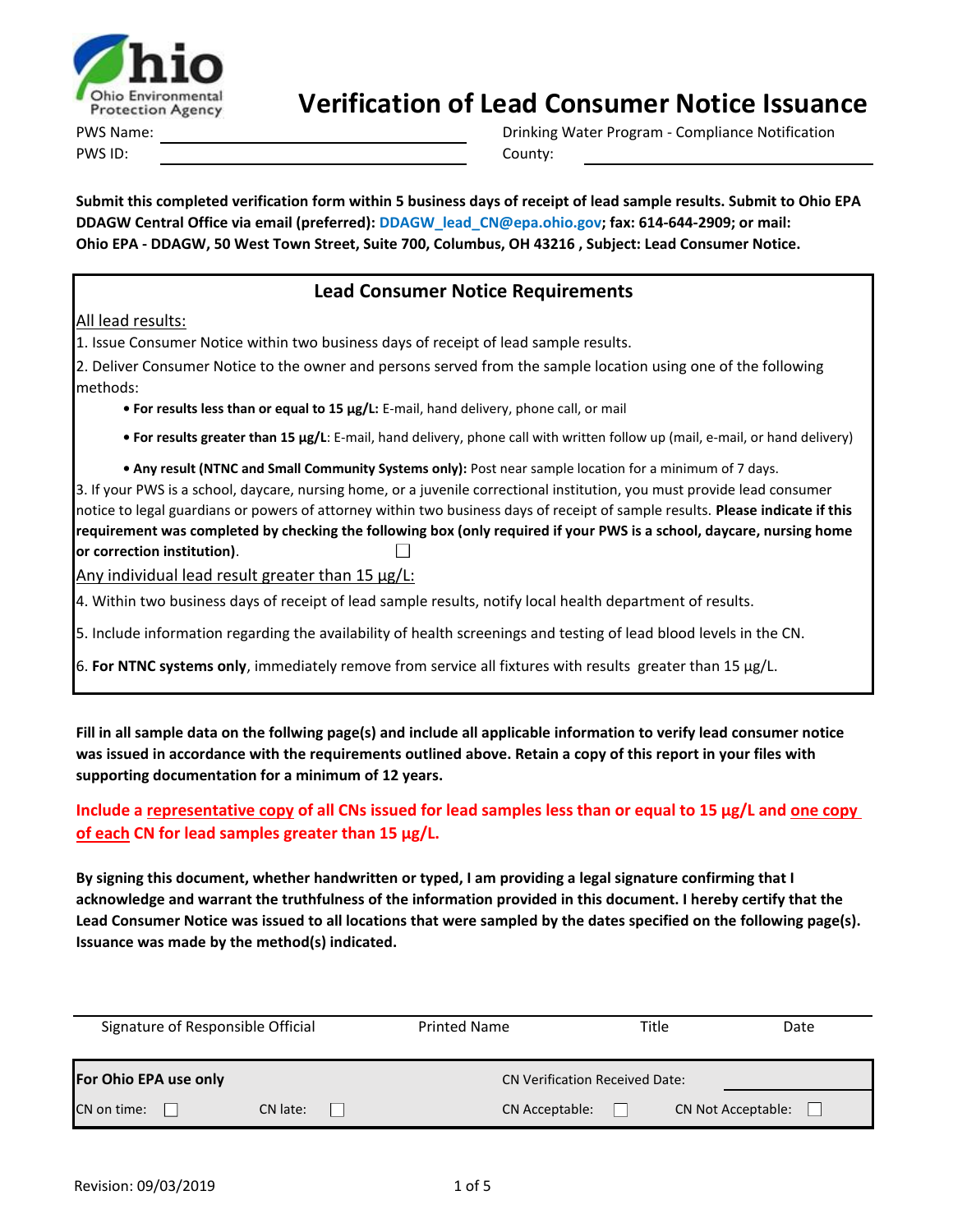| <b>Sampling Data</b>                                                                                                                                      |                                   |                                     |                             |                                                                                   |                                  |                                                |  |
|-----------------------------------------------------------------------------------------------------------------------------------------------------------|-----------------------------------|-------------------------------------|-----------------------------|-----------------------------------------------------------------------------------|----------------------------------|------------------------------------------------|--|
| Fill in all applicable information below to verify lead consumer notice was issued in accordance with the requirements.<br>Add additional rows as needed. |                                   |                                     |                             |                                                                                   |                                  |                                                |  |
| If a sample was submitted as DS000, include the sample location and address and submit an updated SMP ID                                                  |                                   |                                     |                             |                                                                                   |                                  |                                                |  |
| Spreadsheet to your Ohio EPA District Office, as applicable.<br>For any samples greater than 15 µg/L, check                                               |                                   |                                     |                             |                                                                                   |                                  |                                                |  |
|                                                                                                                                                           |                                   |                                     |                             | applicable boxes below                                                            |                                  |                                                |  |
| <b>Sample Location</b><br>(LC### or Address and<br>Sample Location)                                                                                       | <b>CN Delivery</b><br><b>Date</b> | <b>CN</b><br><b>Delivery Method</b> | Lab Sample<br><b>Number</b> | Included info<br>on health<br>screening<br>and lead<br>blood level<br>tests in CN | Notified<br>Health<br>Department | Removed fixture<br>from service<br>(NTNC Only) |  |
|                                                                                                                                                           |                                   |                                     |                             | $\Box$                                                                            | П                                | $\overline{\phantom{a}}$                       |  |
|                                                                                                                                                           |                                   |                                     |                             | $\mathbf{L}$                                                                      |                                  |                                                |  |
|                                                                                                                                                           |                                   |                                     |                             | П                                                                                 |                                  | $\mathbf{I}$                                   |  |
|                                                                                                                                                           |                                   |                                     |                             | $\perp$                                                                           |                                  |                                                |  |
|                                                                                                                                                           |                                   |                                     |                             |                                                                                   |                                  |                                                |  |
|                                                                                                                                                           |                                   |                                     |                             | $\mathbf{L}$                                                                      |                                  |                                                |  |
|                                                                                                                                                           |                                   |                                     |                             | $\vert \ \ \vert$                                                                 |                                  |                                                |  |
|                                                                                                                                                           |                                   |                                     |                             | $\Box$                                                                            |                                  |                                                |  |
|                                                                                                                                                           |                                   |                                     |                             | $\Box$                                                                            | $\overline{\phantom{0}}$         |                                                |  |
|                                                                                                                                                           |                                   |                                     |                             | $\Box$                                                                            |                                  |                                                |  |
|                                                                                                                                                           |                                   |                                     |                             | L                                                                                 |                                  |                                                |  |
|                                                                                                                                                           |                                   |                                     |                             | $\Box$                                                                            | $\mathsf{L}$                     | $\Box$                                         |  |
|                                                                                                                                                           |                                   |                                     |                             | $\Box$                                                                            | $\Box$                           | $\Box$                                         |  |
|                                                                                                                                                           |                                   |                                     |                             | $\Box$                                                                            | ⊔                                | П                                              |  |
|                                                                                                                                                           |                                   |                                     |                             | $\Box$                                                                            | $\Box$                           | $\mathsf{L}$                                   |  |
|                                                                                                                                                           |                                   |                                     |                             | $\Box$                                                                            | ⊔                                | $\Box$                                         |  |
|                                                                                                                                                           |                                   |                                     |                             | $\Box$                                                                            | $\Box$                           | П                                              |  |
|                                                                                                                                                           |                                   |                                     |                             | $\Box$                                                                            | $\Box$                           | $\Box$                                         |  |
|                                                                                                                                                           |                                   |                                     |                             | $\Box$                                                                            | $\Box$                           | $\Box$                                         |  |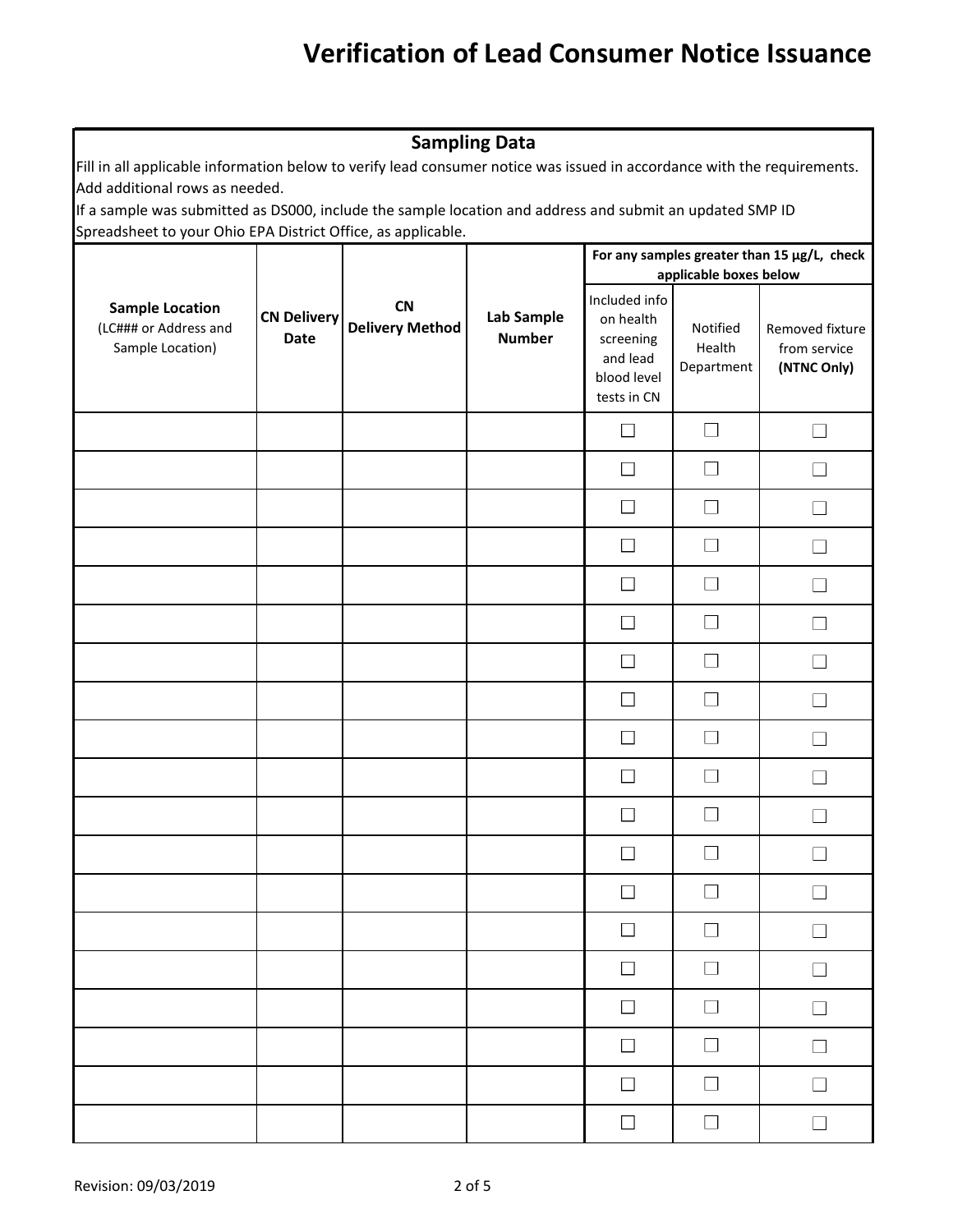|  |  | $\Box$           | $\Box$           | $\Box$           |
|--|--|------------------|------------------|------------------|
|  |  | $\Box$           | $\Box$           | $\Box$           |
|  |  | $\Box$           | $\Box$           | $\Box$           |
|  |  | $\Box$           | $\Box$           | $\Box$           |
|  |  | $\Box$           | $\Box$           | $\Box$           |
|  |  | $\Box$           | $\hfill \square$ | $\Box$           |
|  |  | $\hfill \square$ | $\Box$           | $\Box$           |
|  |  | $\hfill \square$ | $\Box$           | $\hfill \square$ |
|  |  | $\Box$           | $\Box$           | $\Box$           |
|  |  | $\Box$           | $\Box$           | $\Box$           |
|  |  | $\Box$           | $\Box$           | $\Box$           |
|  |  | $\Box$           | $\Box$           | $\Box$           |
|  |  | $\Box$           | $\hfill \square$ | $\Box$           |
|  |  | $\Box$           | $\Box$           | $\Box$           |
|  |  | $\Box$           | $\Box$           | $\Box$           |
|  |  | $\Box$           | $\Box$           | $\Box$           |
|  |  | $\Box$           | $\Box$           | $\Box$           |
|  |  | $\Box$           | $\Box$           | $\Box$           |
|  |  | $\Box$           | $\Box$           | $\Box$           |
|  |  | $\Box$           | $\Box$           | $\Box$           |
|  |  | $\Box$           | $\Box$           | $\Box$           |
|  |  | $\Box$           | $\Box$           | $\Box$           |
|  |  | $\Box$           | $\Box$           | $\Box$           |
|  |  | $\Box$           | $\Box$           | $\Box$           |
|  |  | $\Box$           | $\Box$           | $\Box$           |
|  |  | $\Box$           | $\Box$           | $\Box$           |
|  |  | $\Box$           | $\Box$           | $\Box$           |
|  |  | $\Box$           | $\Box$           | $\Box$           |
|  |  |                  |                  |                  |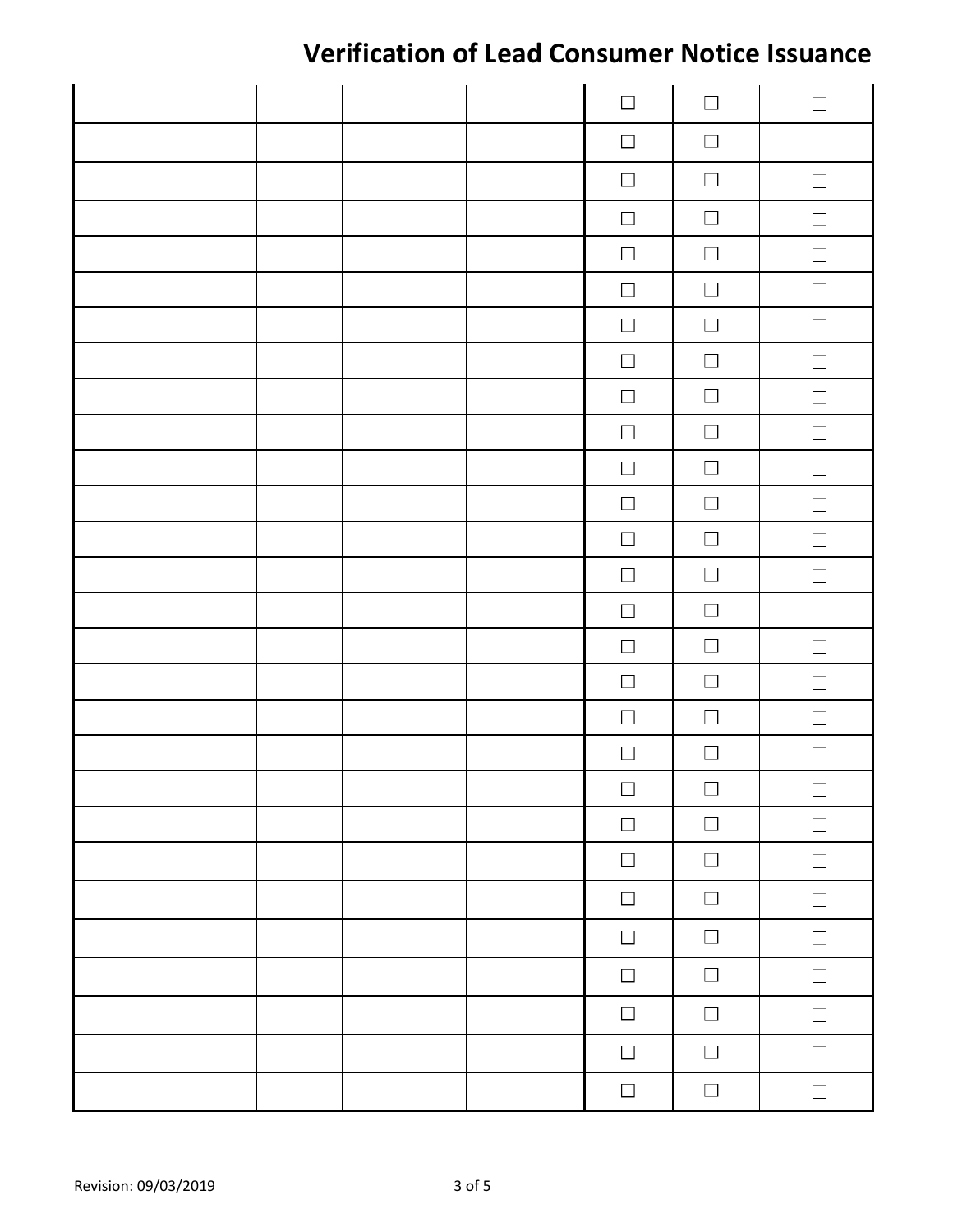|  |  | $\Box$           | $\Box$           | $\Box$ |
|--|--|------------------|------------------|--------|
|  |  | $\Box$           | $\Box$           | $\Box$ |
|  |  | $\Box$           | $\Box$           | $\Box$ |
|  |  | $\Box$           | $\Box$           | $\Box$ |
|  |  | $\Box$           | $\Box$           | $\Box$ |
|  |  | $\Box$           | $\Box$           | $\Box$ |
|  |  | $\Box$           | $\Box$           | $\Box$ |
|  |  | $\Box$           | $\hfill \square$ | $\Box$ |
|  |  | $\hfill \square$ | $\Box$           | $\Box$ |
|  |  | $\Box$           | $\Box$           | $\Box$ |
|  |  | $\Box$           | $\Box$           | $\Box$ |
|  |  | $\Box$           | $\Box$           | $\Box$ |
|  |  | $\Box$           | $\Box$           | $\Box$ |
|  |  | $\Box$           | $\Box$           | $\Box$ |
|  |  | $\Box$           | $\Box$           | $\Box$ |
|  |  | $\Box$           | $\Box$           | $\Box$ |
|  |  | $\Box$           | $\Box$           | $\Box$ |
|  |  | $\Box$           | $\Box$           | $\Box$ |
|  |  | $\hfill \square$ | $\Box$           | $\Box$ |
|  |  | $\Box$           | $\Box$           | $\Box$ |
|  |  | $\Box$           | $\Box$           | $\Box$ |
|  |  | $\Box$           | $\Box$           | $\Box$ |
|  |  | $\Box$           | $\hfill \square$ | $\Box$ |
|  |  | $\Box$           | $\Box$           | $\Box$ |
|  |  | $\Box$           | $\Box$           | $\Box$ |
|  |  | $\Box$           | $\Box$           | $\Box$ |
|  |  | $\Box$           | $\Box$           | $\Box$ |